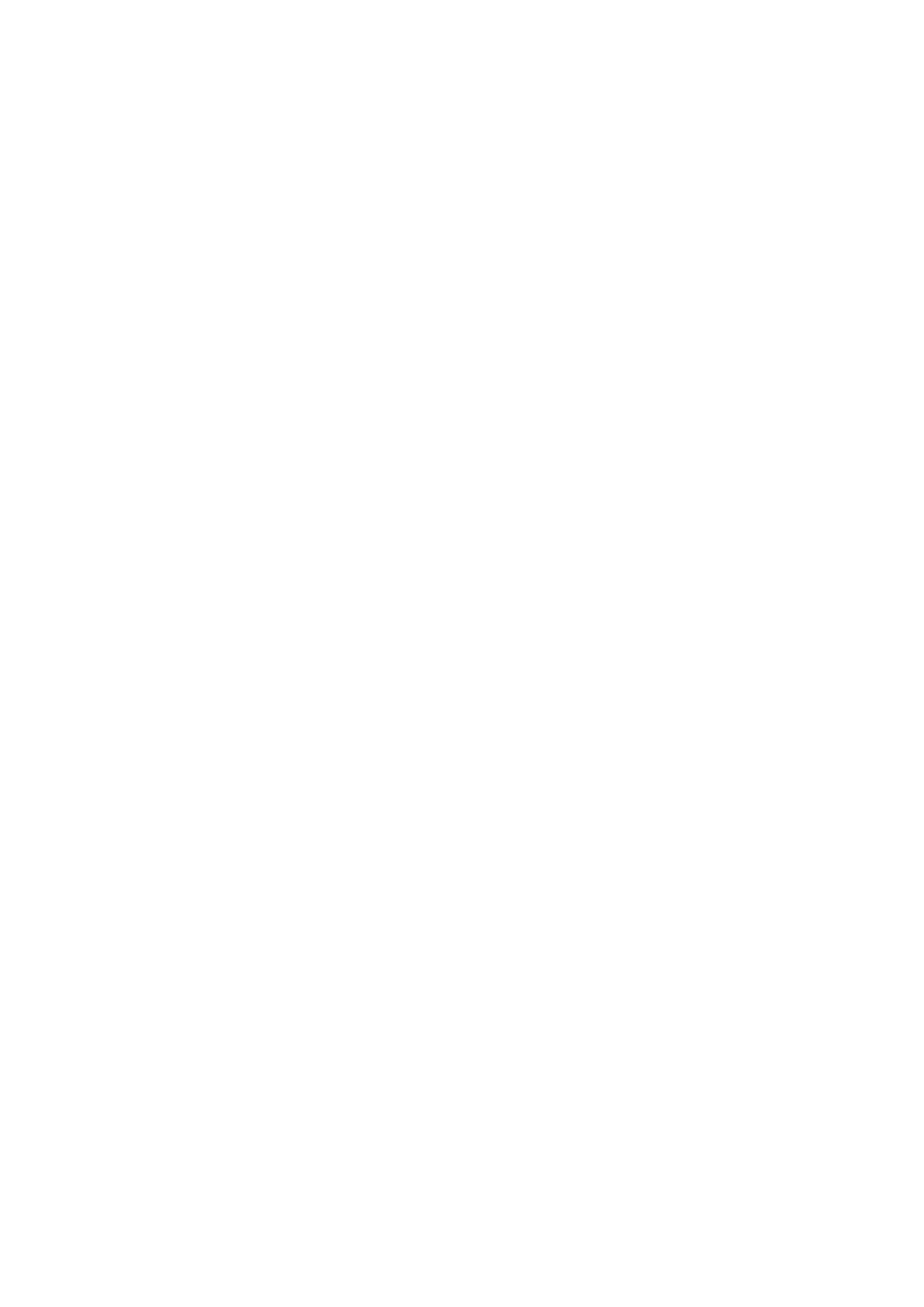

# **1 Welcome**

Chairperson K Thomas opened the meeting, welcomed those present online and led the meeting in a karakia.

# **2 Apologies**

There were no apologies.

# **3 Declaration of Interest**

There were no declarations of interest.

# **4 Confirmation of Minutes**

Resolution number WH/2022/18

MOVED by Chairperson K Thomas, seconded by Member W Piper:

### **That the Whau Local Board:**

**a) confirm the ordinary minutes of its meeting, held on Wednesday, 23 February 2022, as true and correct.**

**CARRIED**

# **5 Leave of Absence**

There were no leaves of absence.

#### **6 Acknowledgements**

#### **6.1 Acknowledge the passing of Va'aiga Tuigamala**

Resolution number WH/2022/19

MOVED by Member C Farmer, seconded by Member T Matafai:

#### **That the Whau Local Board:**

**a) acknowledge the passing of Va'aiga Tuigamala - a rugby superstar, a Kelston Old Boy, a business owner, a father and an inspiration to many in New Zealand and around the world both on and off the field – and pass on its condolences to the family.**

**CARRIED**

# **7 Petitions**

There were no petitions.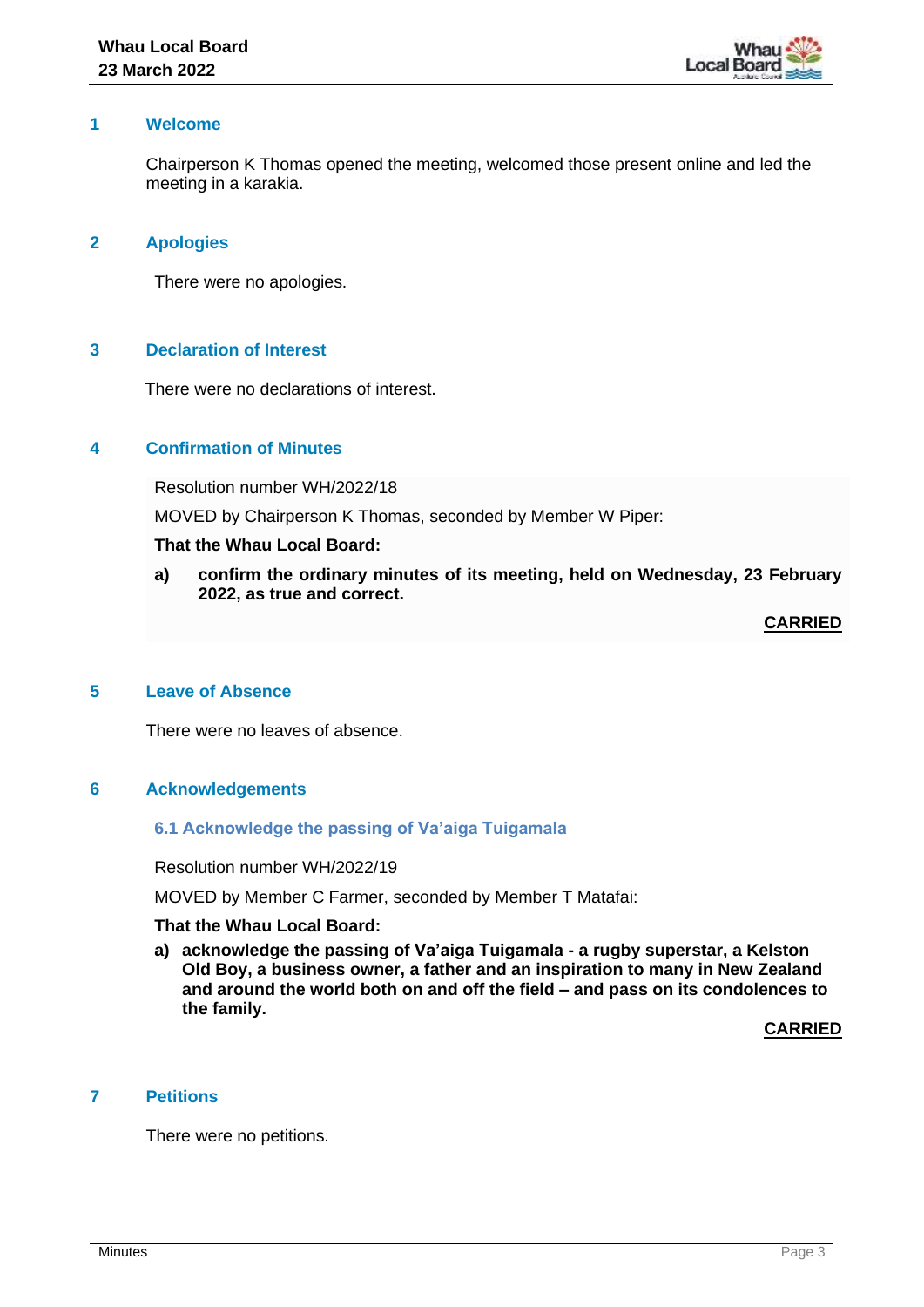# **8 Deputations**

# **8.1 Deputation - Auckland Kindergarten Association**

Resolution number WH/2022/20

MOVED by Chairperson K Thomas, seconded by Deputy Chairperson F Amosa:

**That the Whau Local Board:**

**a) receive the presentation on Auckland Kindergarten Association and thank Pauline Winter and Toni Nealie for their attendance.**

**CARRIED**

# **9 Public Forum**

### **9.1 Public Forum - Kelston Visioning project – Liz Manley**

Liz Manley attended to address the meeting regarding the Kelston Visioning project. Resolution number WH/2022/21

MOVED by Chairperson K Thomas, seconded by Deputy Chairperson F Amosa:

#### **That the Whau Local Board:**

**a) receive the presentation on the Kelston Visioning project and thank Liz Manley for her attendance.**

#### **CARRIED**

# **Attachments**

A 23 March 2022 Whau Local Board - Public Forum - Kelston Visioning project - Liz Manley - Presentation

# **10 Extraordinary Business**

There was no extraordinary business.

# **11 Whau Ward Councillor's update**

Resolution number WH/2022/22

MOVED by Chairperson K Thomas, seconded by Deputy Chairperson F Amosa:

#### **That the Whau Local Board:**

**a) receive the report from the Whau Ward Councillor, Tracy Mulholland, and thank her for her update and attendance.**

#### **CARRIED**

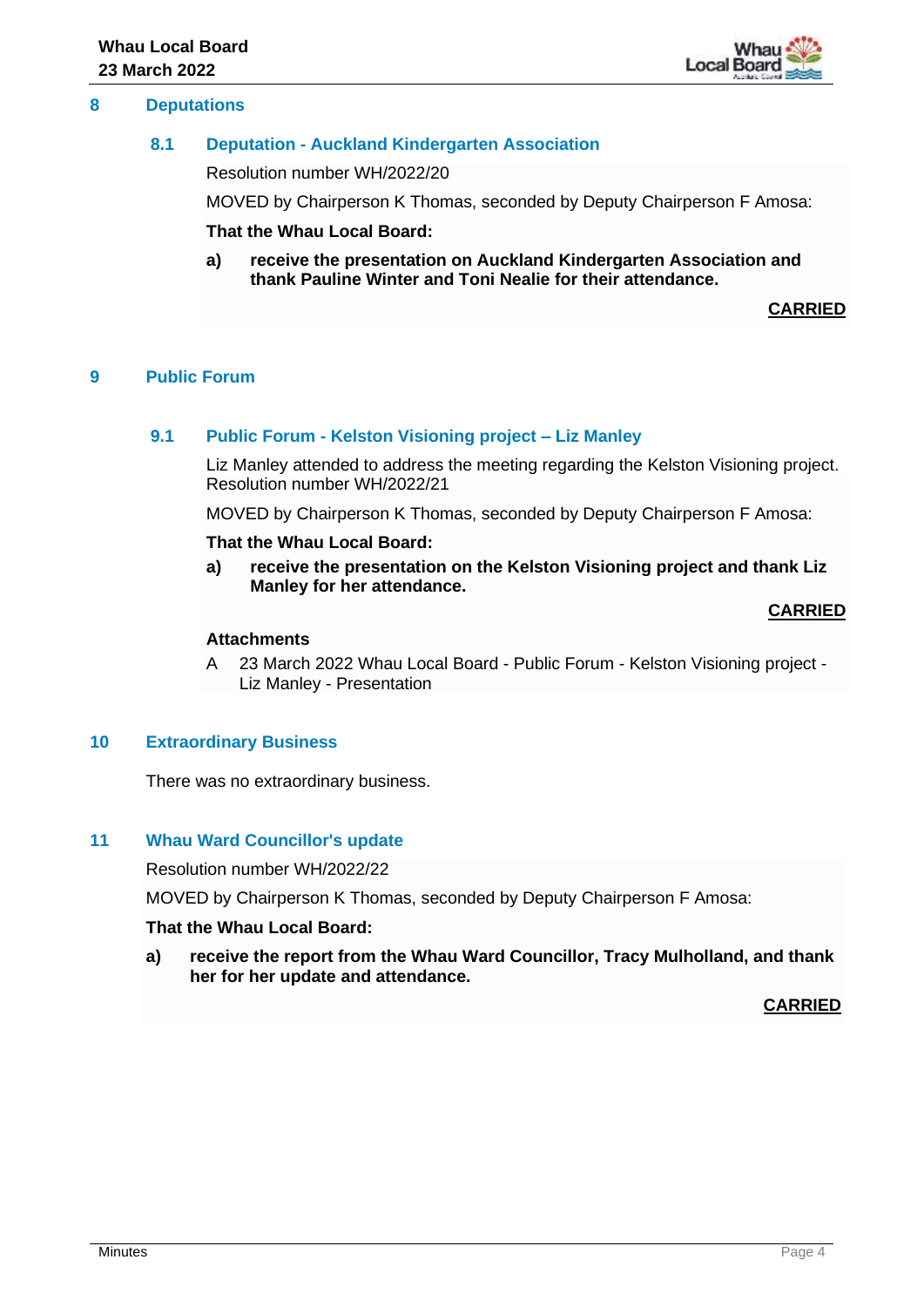# **12 Council-controlled Organisations Quarterly Update: Quarter Two 2021-2022**

Resolution number WH/2022/23

MOVED by Chairperson K Thomas, seconded by Member S Zhu:

### **That the Whau Local Board:**

**a) approve the changes to the Joint Council-controlled Organisations Engagement Plan 2021/2022 as outlined in Attachment A.**

**CARRIED**

# **13 Local board input to development of Auckland Transport's Interim Speed Management Plan**

Resolution number WH/2022/24

MOVED by Chairperson K Thomas, seconded by Member J Rose:

#### **That the Whau Local Board:**

- **a) reiterate its resolutions of 8 December 2021 (resolution number WH/2021/143) noting in particular its support for the Road to Zero strategy.**
- **b) request that staff review the extent of perimeters for areas around schools proposed to be subject to lower speed limits, particularly in the Kelston area, to ensure that the settings are appropriate, noting the potential impacts on surrounding streets.**
- **c) request that staff consider introducing a reduced speed limit, along with other speed management tools, on Hepburn Road in Glendene noting concerns about pedestrian safety that have been expressed by members of the local community.**

**CARRIED**

#### **14 Reporting back on decisions made under delegation**

Resolution number WH/2022/25

MOVED by Chairperson K Thomas, seconded by Deputy Chairperson F Amosa:

#### **That the Whau Local Board:**

- **a) receive the decision made under delegation on 15 February 2022 providing feedback from the Whau Local Board for inclusion in Auckland Council's submission on the proposed Hākaimangō-Matiatia Marine Reserve application to the Department of Conservation.**
- **b) receive the decision made under delegation on 22 February 2022 providing feedback from the Whau Local Board for inclusion in Auckland Council's submission on the proposed amendments to the** *Kia kaha ake te tiakina o ngā puna wai-inu / Improving the protection of drinking-water sources: Resource Management (National Environmental Standards for Sources of Human Drinking Water) Regulations 2007* **consultation document.**

**CARRIED**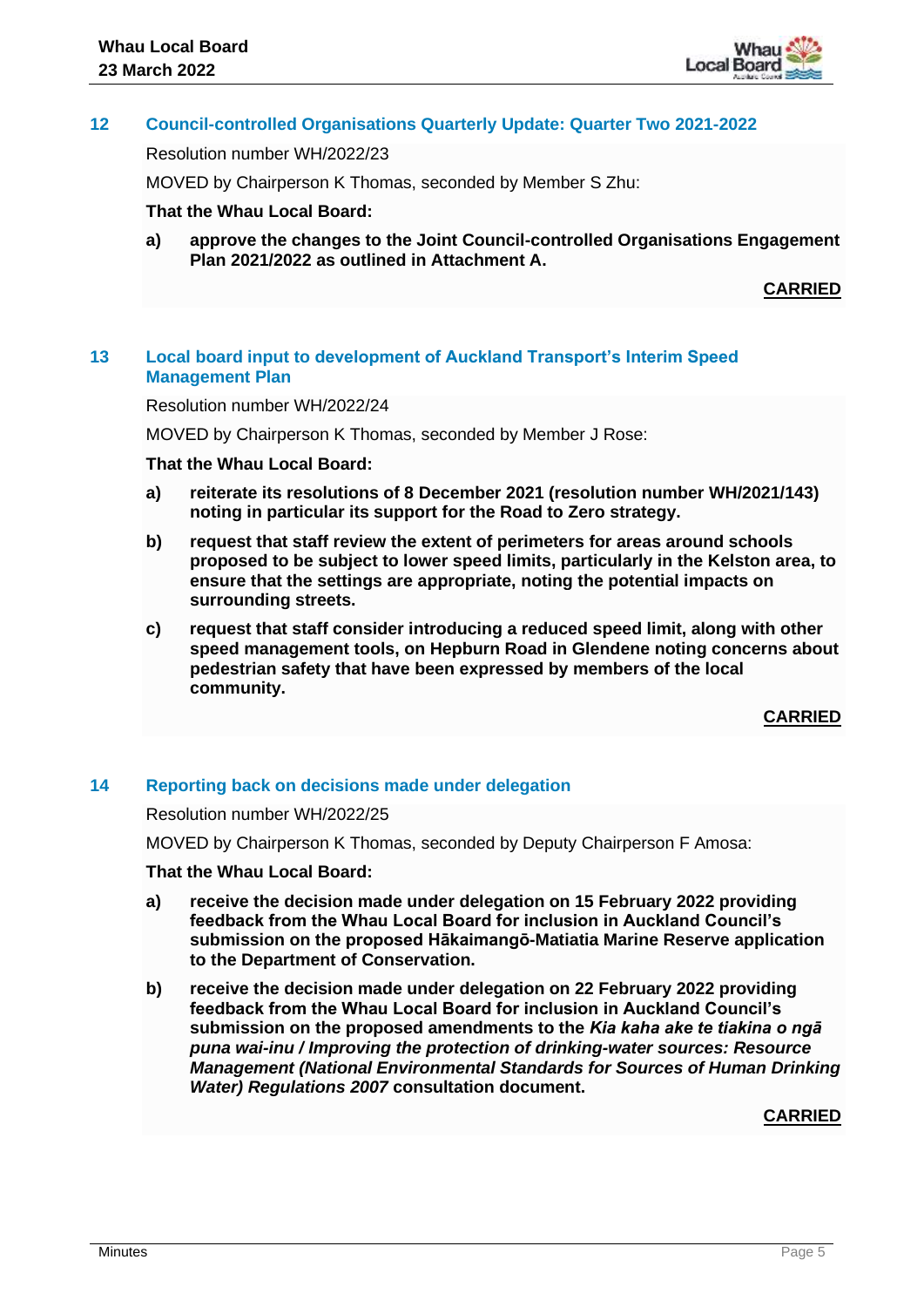

# **15 Whau Local Board Workshop Records**

Resolution number WH/2022/26

MOVED by Chairperson K Thomas, seconded by Member C Farmer:

# **That the Whau Local Board:**

**a) note the records of the workshops held on 16 and 23 February 2022, and 2 March 2022.**

**CARRIED**

# **16 Governance Forward Work Calendar**

Resolution number WH/2022/27

MOVED by Chairperson K Thomas, seconded by Member W Piper:

# **That the Whau Local Board:**

**a) receive the Governance Forward Work Calendar for March 2022.**

**CARRIED**

# **17 Consideration of Extraordinary Items**

There was no consideration of extraordinary items.

# **18 Procedural motion to exclude the public**

Resolution number WH/2022/28

MOVED by Chairperson K Thomas, seconded by Deputy Chairperson F Amosa:

**That the Whau Local Board:**

**a) exclude the public from the following part(s) of the proceedings of this meeting.**

**The general subject of each matter to be considered while the public is excluded, the reason for passing this resolution in relation to each matter, and the specific grounds under section 48(1) of the Local Government Official Information and Meetings Act 1987 for the passing of this resolution follows.**

**This resolution is made in reliance on section 48(1)(a) of the Local Government Official Information and Meetings Act 1987 and the particular interest or interests protected by section 6 or section 7 of that Act which would be prejudiced by the holding of the whole or relevant part of the proceedings of the meeting in public, as follows:**

| Reason for passing this<br>resolution in relation to<br>each matter                                                                                                                      | Particular interest(s) protected (where<br>applicable)                                                                                                                                                                                                                                                              | Ground(s) under section 48(1)<br>for the passing of this<br>resolution                                                                                                                             |  |
|------------------------------------------------------------------------------------------------------------------------------------------------------------------------------------------|---------------------------------------------------------------------------------------------------------------------------------------------------------------------------------------------------------------------------------------------------------------------------------------------------------------------|----------------------------------------------------------------------------------------------------------------------------------------------------------------------------------------------------|--|
| The public conduct of the<br>part of the meeting would<br>be likely to result in the<br>disclosure of information<br>for which good reason<br>for withholding exists<br>under section 7. | s7(2)(h) - The withholding of the information<br>is necessary to enable the local authority to<br>carry out, without prejudice or disadvantage,<br>commercial activities.<br>In particular, the report contains information<br>relating to commercial activities that affect<br>private landowners and negotiations | s48(1)(a)<br>The public conduct of the part<br>of the meeting would be likely<br>to result in the disclosure of<br>information for which good<br>reason for withholding exists<br>under section 7. |  |

# **C1 Alternative Commercial Opportunities**